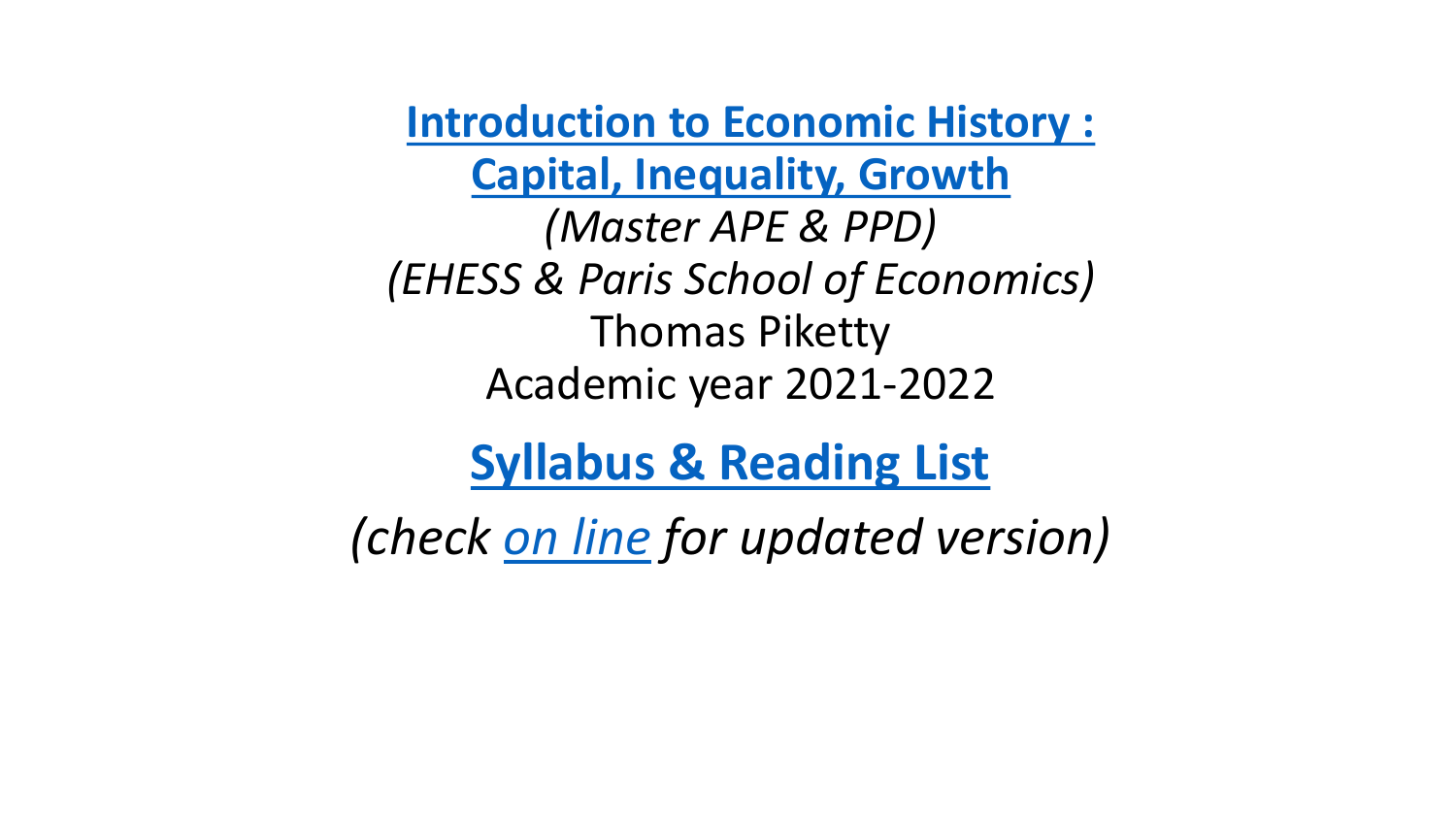- Email : [piketty@psemail.eu](mailto:piketty@psemail.eu)
- Office: Jourdan R5-04
- Course web page : <http://piketty.pse.ens.fr/teaching/10/17>

**(check on-line for updated versions)**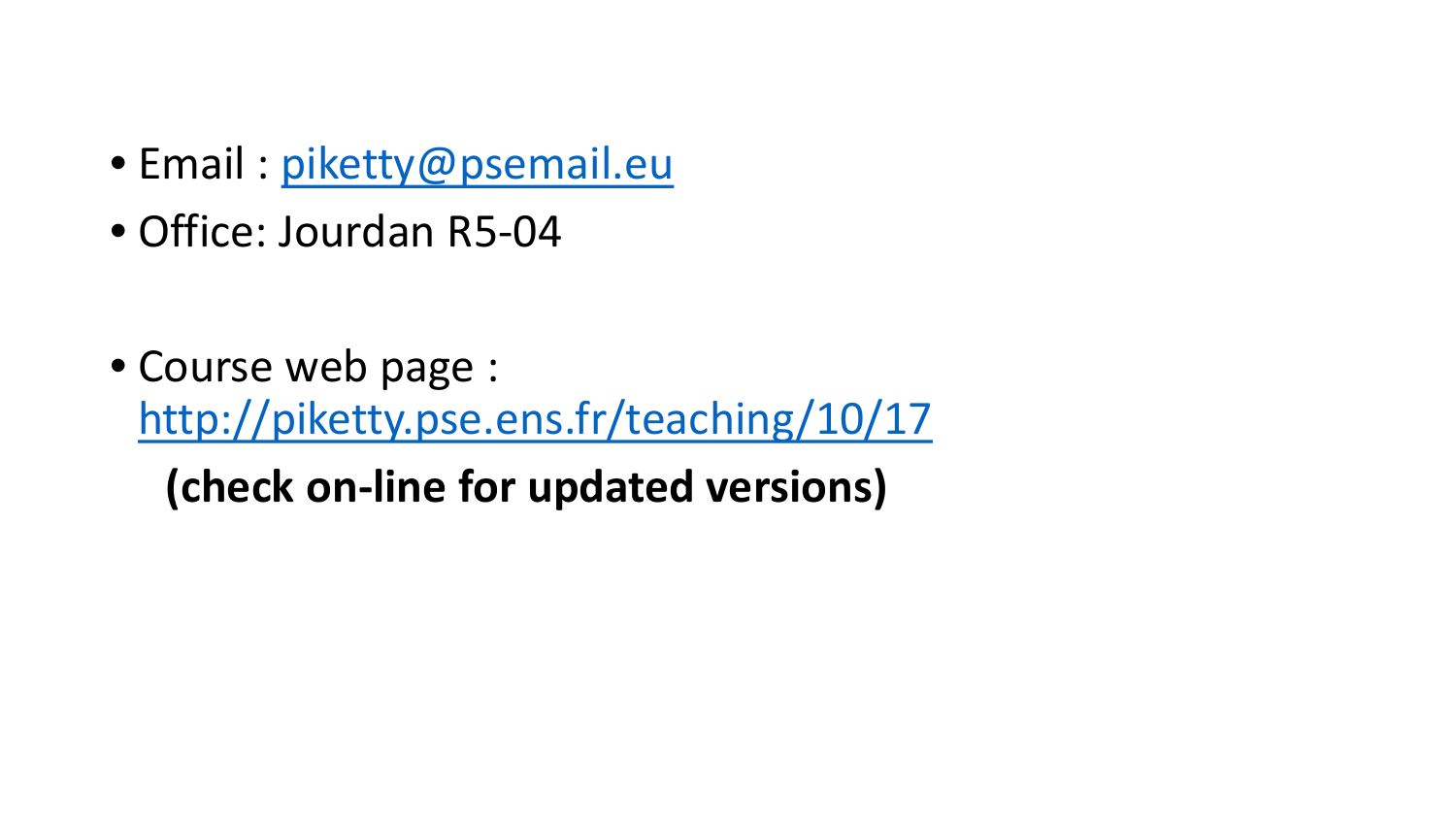**• ["Introduction to Economic History"](http://piketty.pse.ens.fr/teaching/10/17) is a compulsory** first-year master course and can also be attended as an optional second-year master course. The objective is to present to a general introduction to economic history, with special emphasis on the interaction between capital accumulation, inequality regimes, and growth.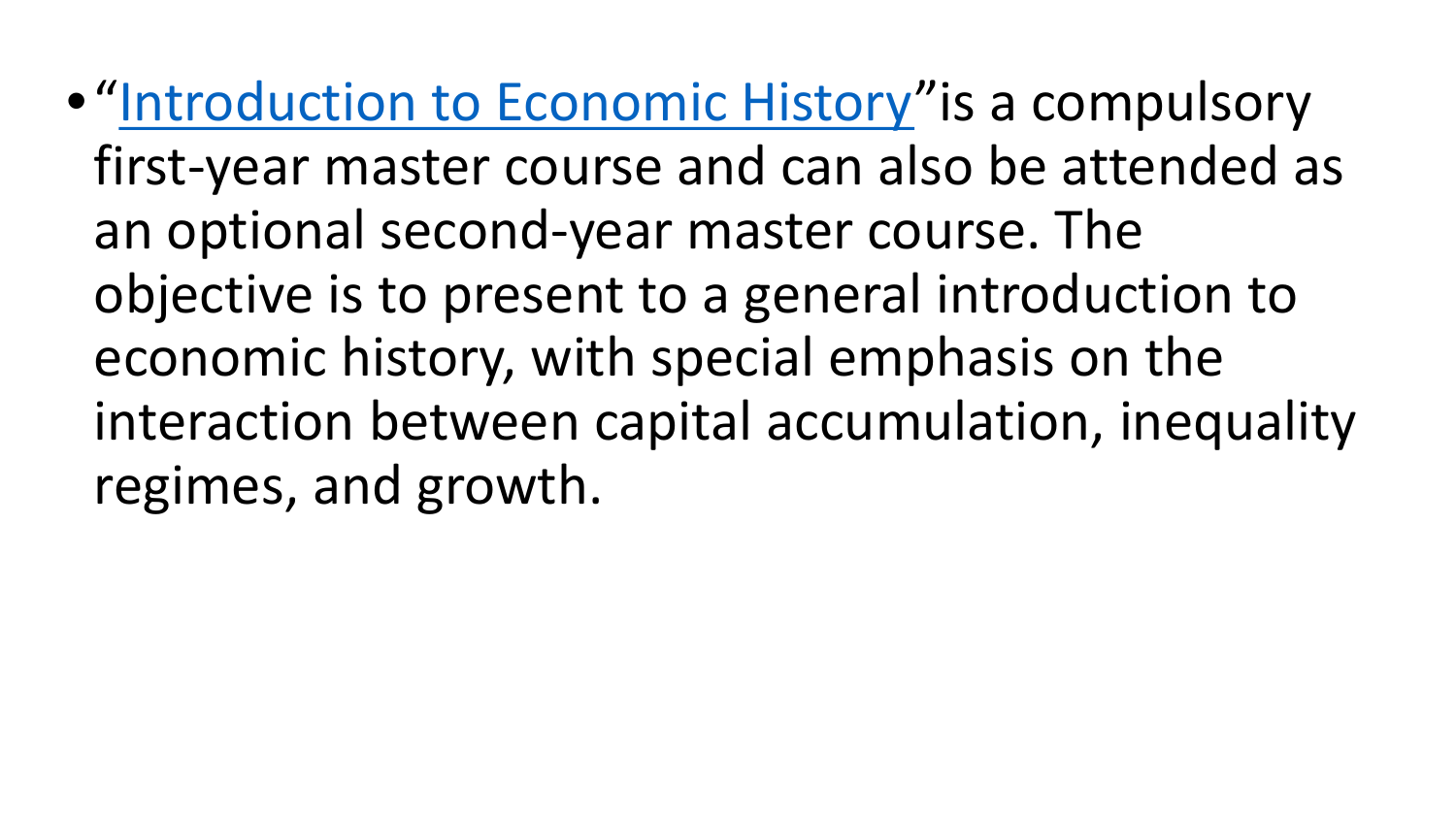- Students wishing to specialize in economic history or related subjects are also strongly encouraged to attend the optional second-year master course ["Advanced Economic History"](http://piketty.pse.ens.fr/teaching/10/107) (taught jointly by F. Alvaredo, J. Bourdieu, D. Cogneau, L. Kesztenbaum, E. Monnet, T. Piketty).
- Students with special interest in the history and theory of optimal taxation and redistribution or wishing to specialize in public economics are also encouraged to attend the optional second-year master course ["Public Economics](http://piketty.pse.ens.fr/teaching/10/18)" (taught jointly by A. Bozio, J. Grenet, T. Piketty).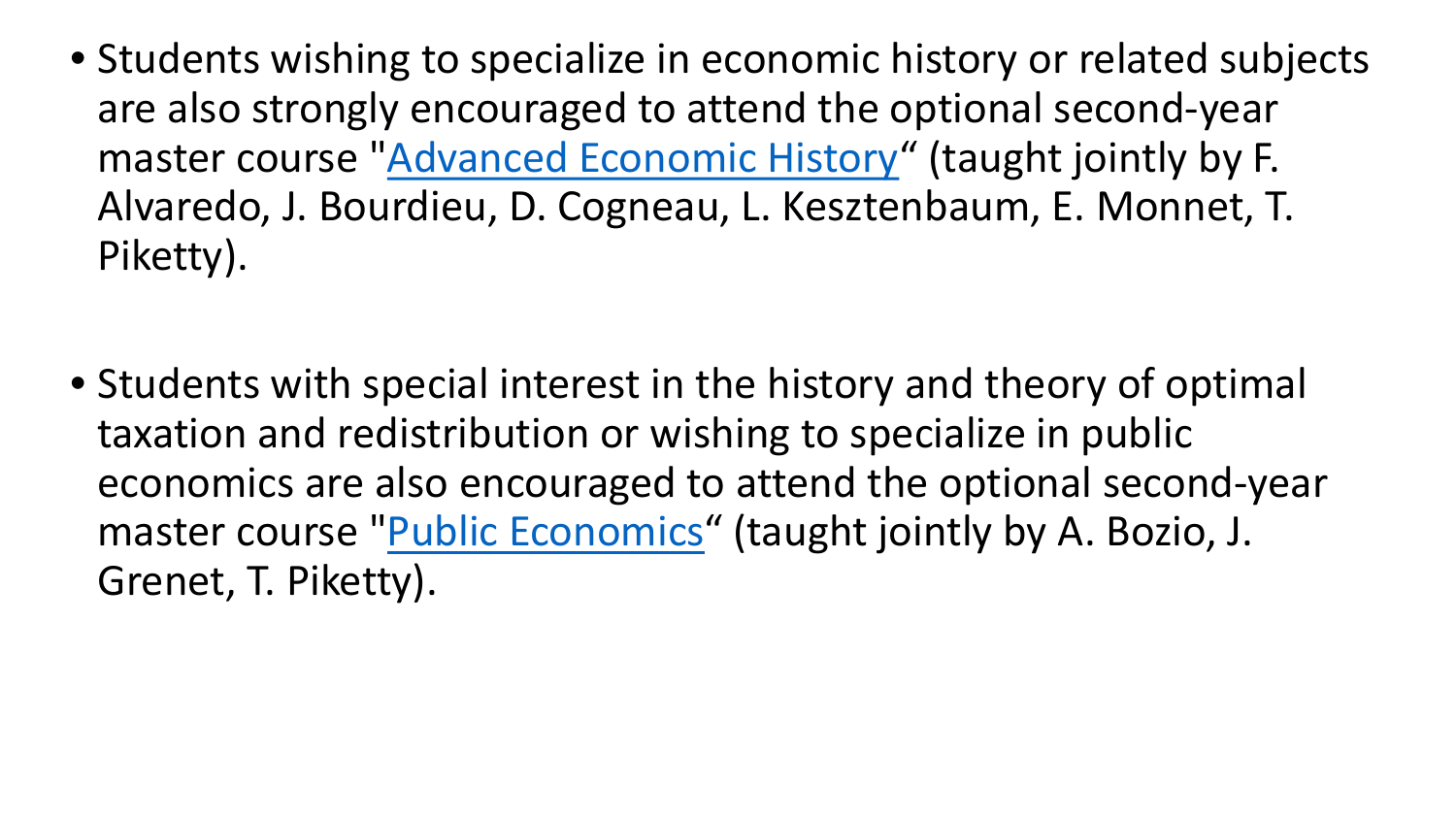- The objective of the present course is to present an **introduction to economic history**, with special emphasis on the interaction between capital accumulation, inequality regimes and growth. Issues will include the following.
- **How did the world distribution of output, income and wealth - both between and within countries - evolve in the long run, and how can we account for these changes?** What was the interaction with the global ownership and power structure, colonization and the state formation process? How do inequality regimes, property regimes and political systems jointly evolve over time? What is the interaction between rising inequality, financial crisis, and the changing structure of political conflict?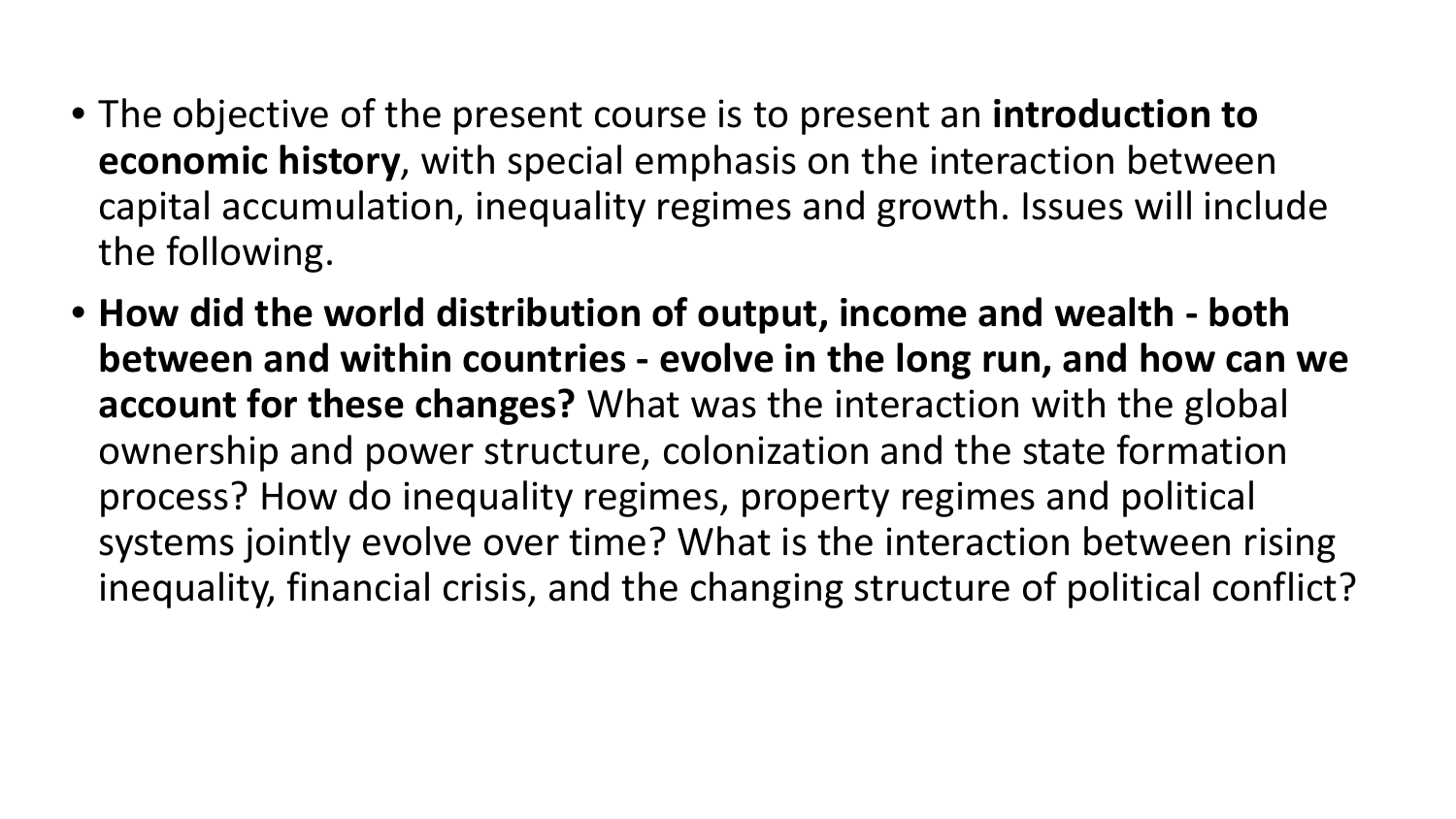- Question: **Can we properly understand economic issues with representative-agent formal economic models?**
- Answer: **No.** We need to study history, society, and institutions: legal system, property regime, welfare state, progressive taxation, etc.
- **And in order to analyze institutions and state formation, we need to study property, inequality & beliefs systems about the fair economy & the just society**. Ideas & ideology about economic and social justice matter for socioeconomic development. There can be no stability & no development without some minimal social consensus about the basic justification of social inequality.
- **→ economic history cannot be studied separately from social, political, cultural history & from moral and normative issues**
- $\rightarrow$  mathematical models can be useful (and even indispensable), but only if they are used with parsimony (only when we really need them)
- $\rightarrow$  economics/political economy/economic history belong to the social sciences, & should not try to escape from them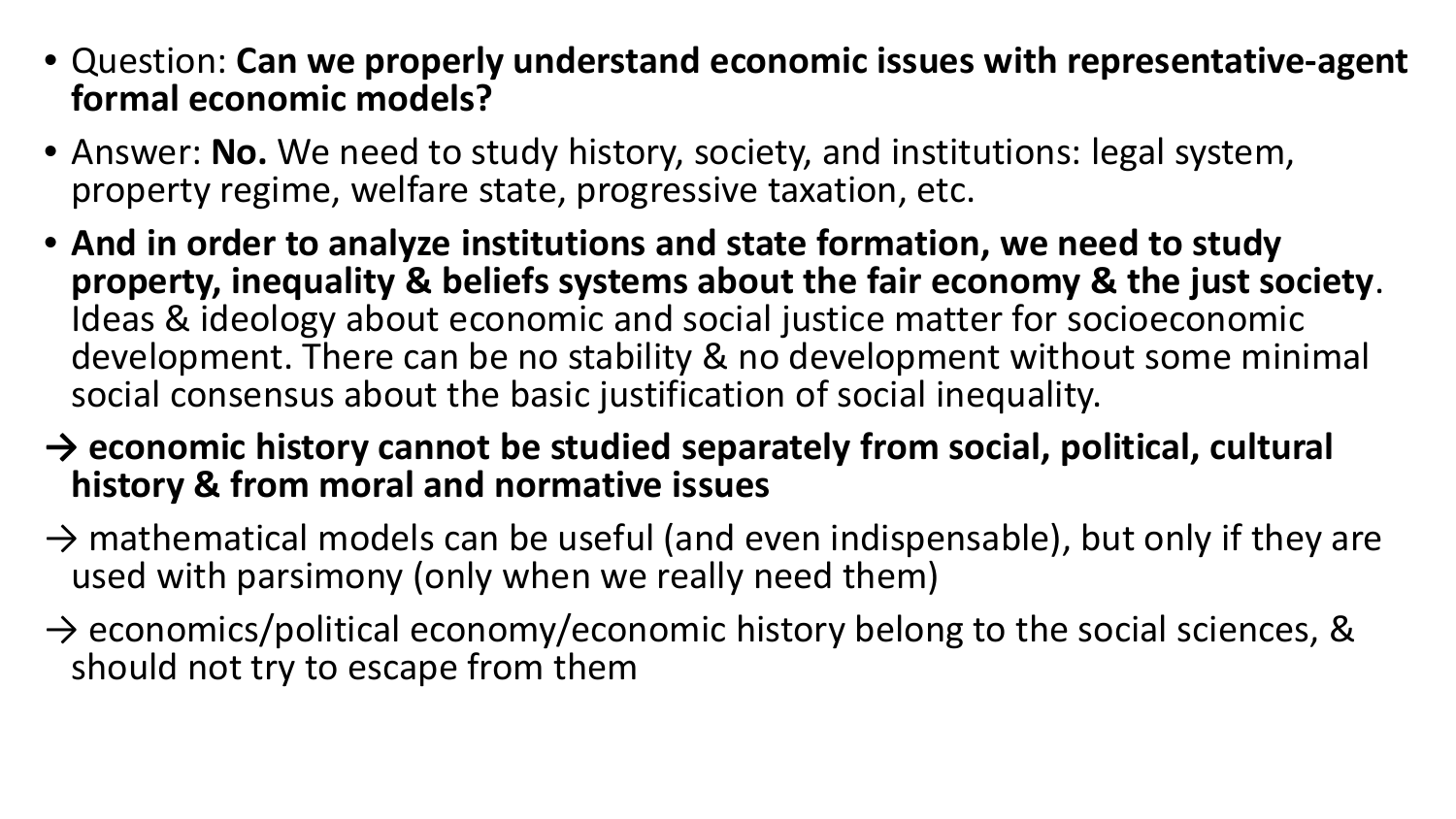- In case you are interested to do research in economic history, public economics or related areas, you can have a look at this list of [master thesis](http://piketty.pse.ens.fr/fr/enseignement/10-page-statique/19-memoires) and [PhD dissertations](http://piketty.pse.ens.fr/fr/enseignement/10-page-statique/20-theses) defended in recent years
- Also have a look at the list of members of the Centre d'histoire [économique et sociale François-Simiand and their](https://www.parisschoolofeconomics.eu/fr/recherche-academique/research-centers/centre-d-histoire-economique-et-sociale-francois-simiand/membres/) research topics
- And have a look at the [World Inequality Lab:](http://wid.world/world-inequality-lab/) WIL maintains the World Inequality Database [\(WID.world](http://wid.world/)), an historical database on income, wealth and inequality that we will often use in this course.

On-going, collective project: you are most welcome to participate!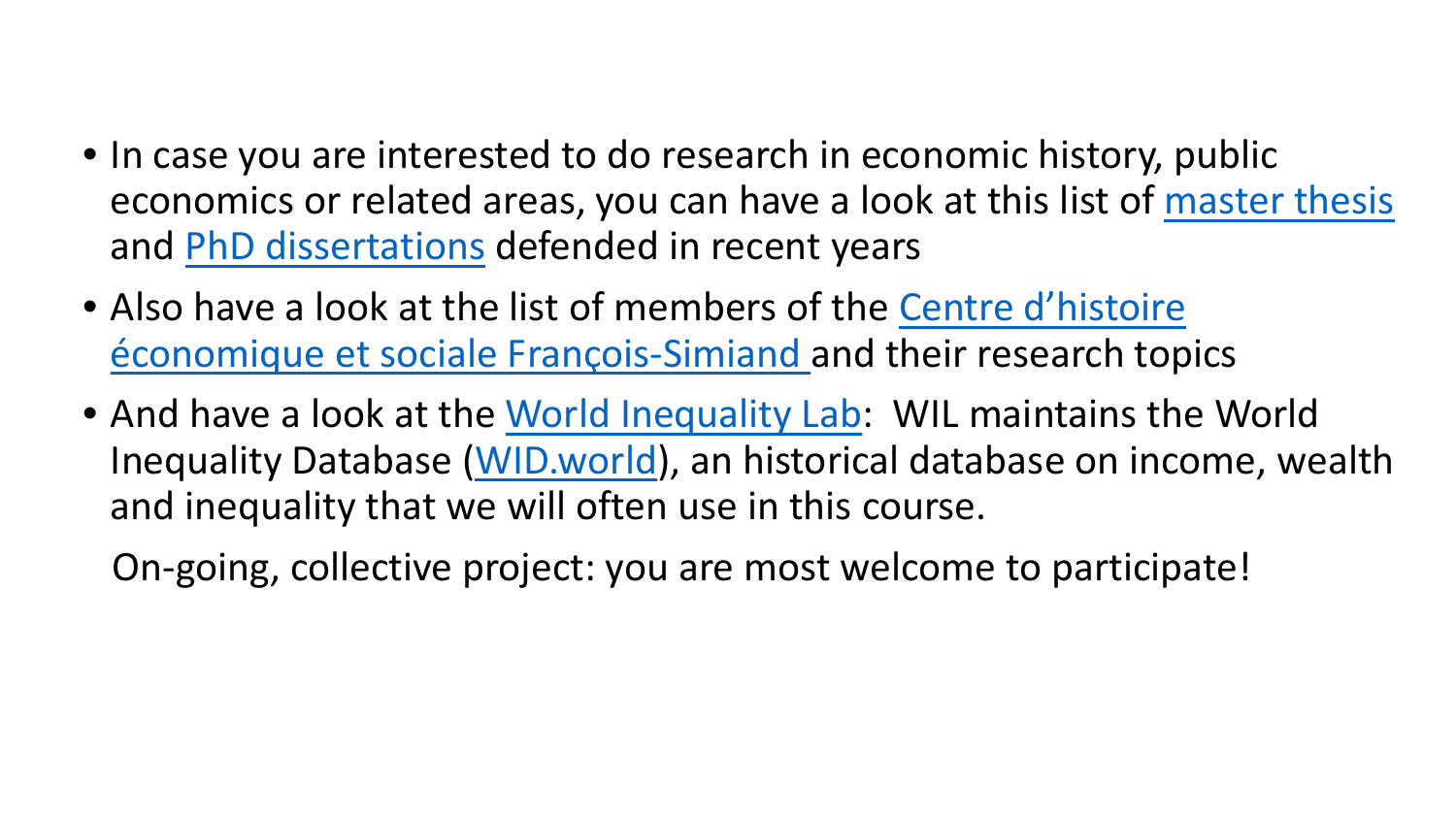- The course is organized in 8 lectures of 3 hours each
- To validate the course, students are required :
- (1) to attend and actively participate to all classes;
- (2) to take the exam (the exam will require a good working knowledge of the material covered in the lectures and in the compulsory \* readings)

(examples of past exams are [here](http://piketty.pse.ens.fr/files/ExamHE.zip))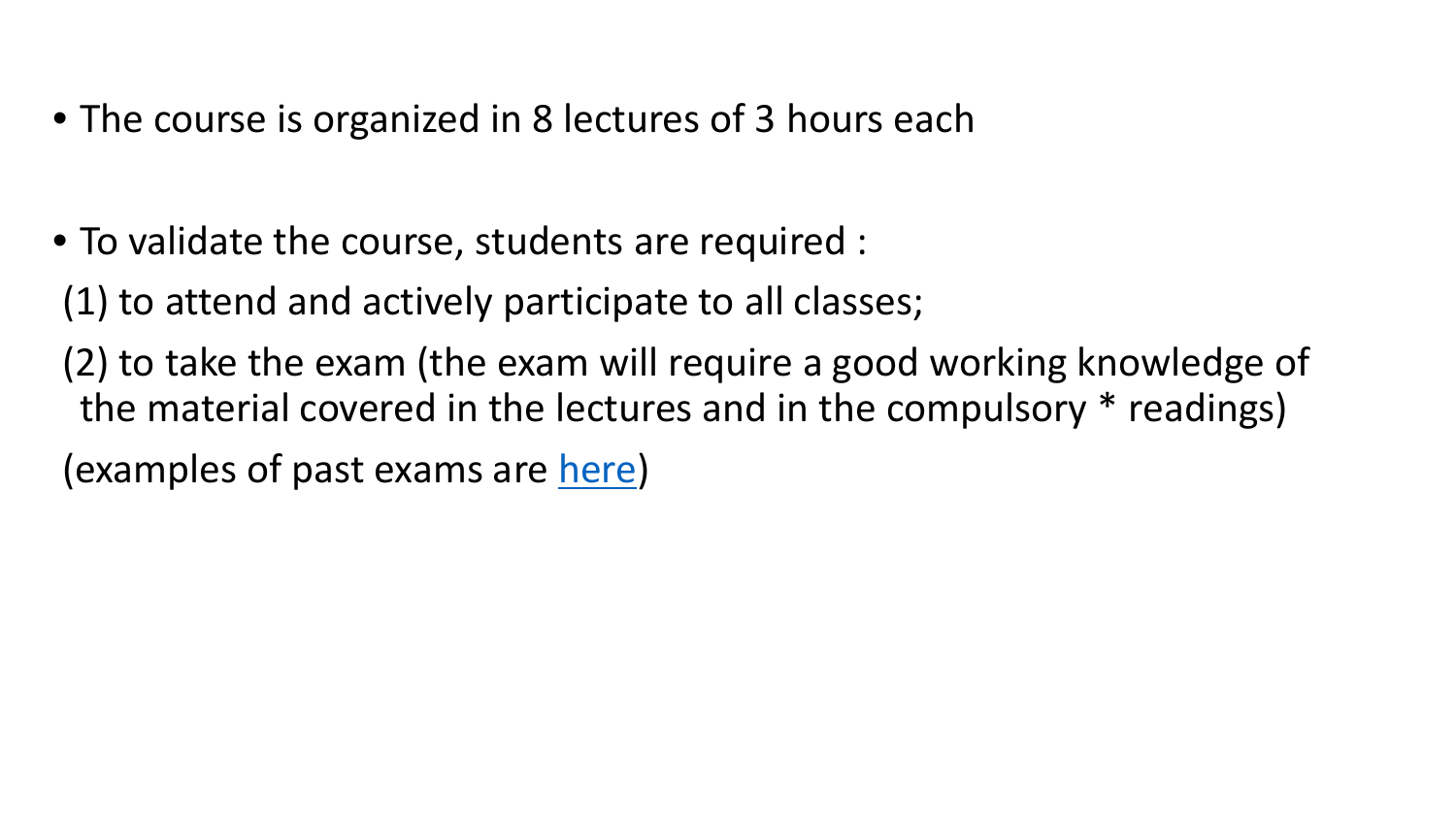# **A quick roadmap of the lectures**

- **[Lecture 1: Development, state formation & inequality in the long run:](http://piketty.pse.ens.fr/files/PikettyEconHist2021Lecture1.pdf) from ternary to proprietarian societies** (Tuesday September 7 2021)
- **[Lecture 2: Property rights & development, 18c-19c: European variants](http://piketty.pse.ens.fr/files/PikettyEconHist2021Lecture2.pdf)  (France, Britain, Sweden)** (Tuesday September 14 2021)
- **[Lecture 3: Slave societies, abolitions & colonialism \(Caribbean, US,](http://piketty.pse.ens.fr/files/PikettyEconHist2021Lecture3.pdf)  Brasil, Africa)** (Tuesday September 21 2021)
- **[Lecture 4: Colonial societies, state formation and comparative](http://piketty.pse.ens.fr/files/PikettyEconHist2021Lecture4.pdf)  development (India, China, Japan)** (Tuesday September 28 2021)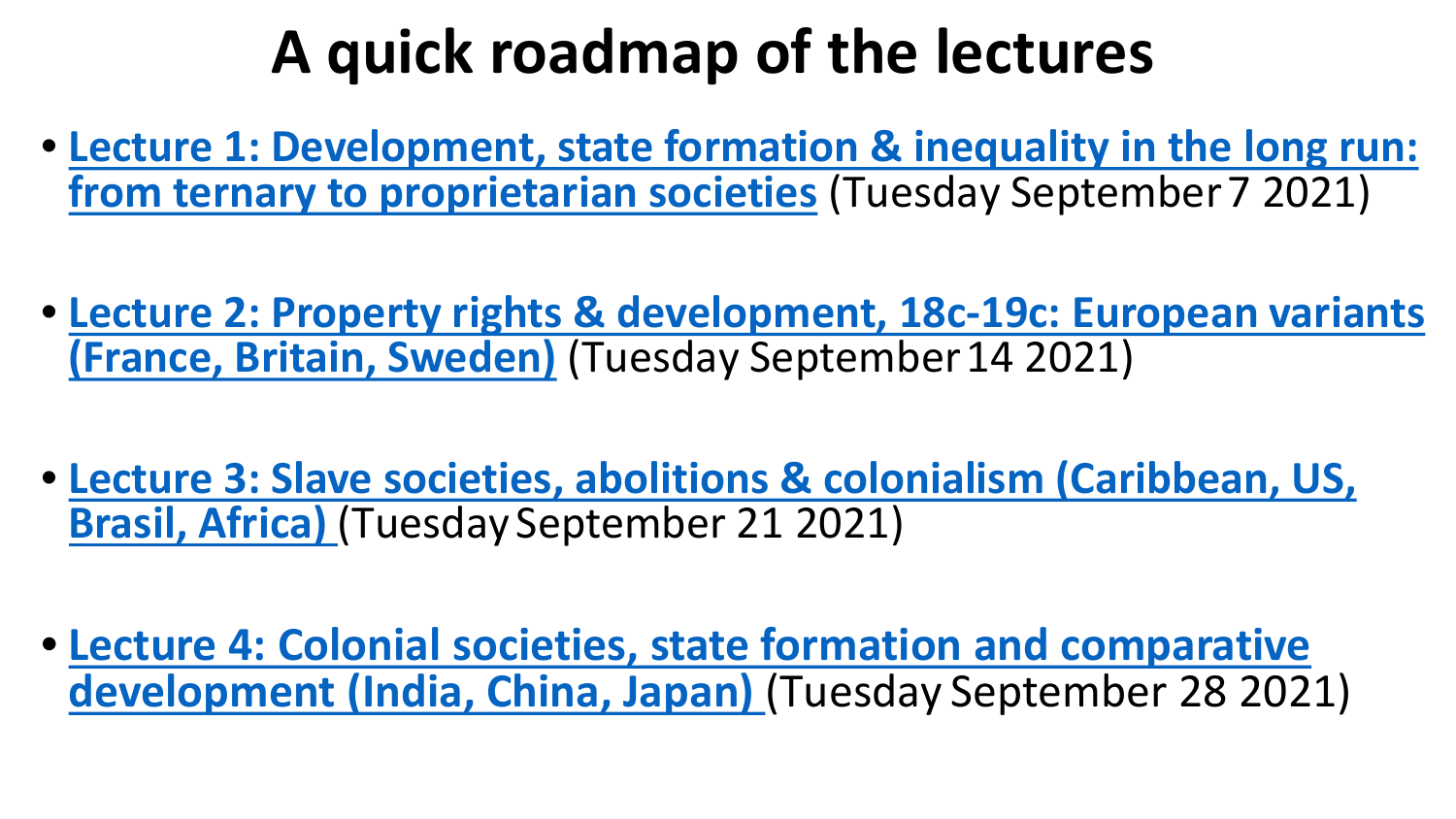• **[Lecture 5: The Great Transformation of the 20th](http://piketty.pse.ens.fr/files/PikettyEconHist2021Lecture5.pdf) century: from proprietarian to social-democratic societies** (Tuesday Oct. 5 2021)

• **[Lecture 6: Post-communist societies \(Russia, China, Eastern Europe\)](http://piketty.pse.ens.fr/files/PikettyEconHist2021Lecture6.pdf) and the rise of global capitalism** (Tuesday October 12 2021)

• **[Lecture 7: Social inequality and party systems in historical](http://piketty.pse.ens.fr/files/PikettyEconHist2021Lecture7.pdf) perspective: Europe vs US** (Tuesday October 19 2021)

• **[Lecture 8: Political cleavages in post-colonial societies: social](http://piketty.pse.ens.fr/files/PikettyEconHist2021Lecture8.pdf)nativism vs social-federalism** (Tuesday November 9 2021)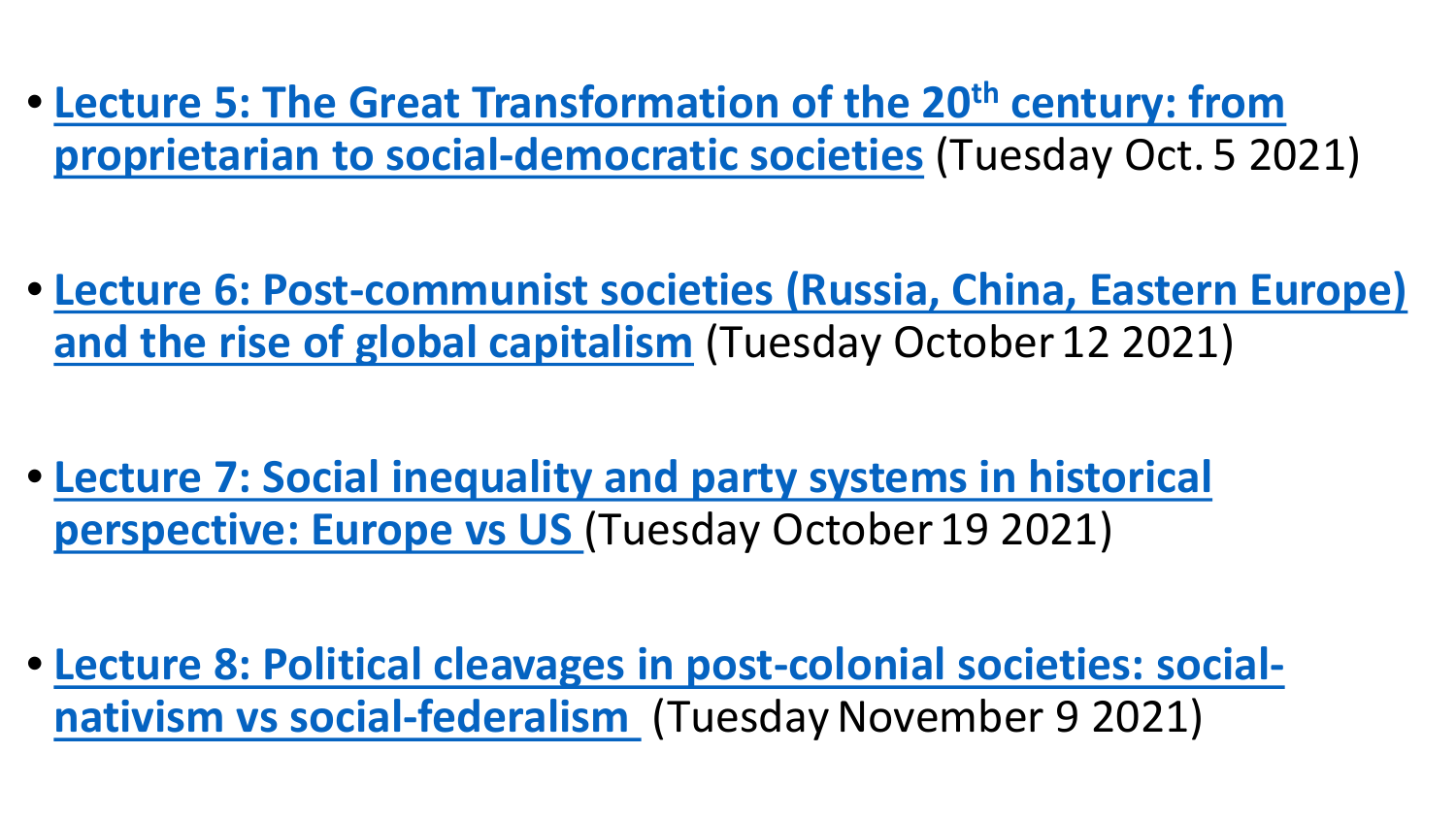### **How to use the reading list**

- The lecture slides contain many references to books (which themselves include more extensive bibliographies). Aim is to provide an introduction to the existing historical literature for students who plan to specialize in these areas. **You are not expected to read everything!**
- You should at least read the **"compulsory readings"** (**denoted with a \*, typically one-two readings per lecture**), as well as a selection of books and articles based on your own tastes. **But please read!**
- **The exam will be based upon a good working knowledge of all the material that is presented in the lectures and in the compulsory readings.** Please ask during the classes if there is anything unclear in this material.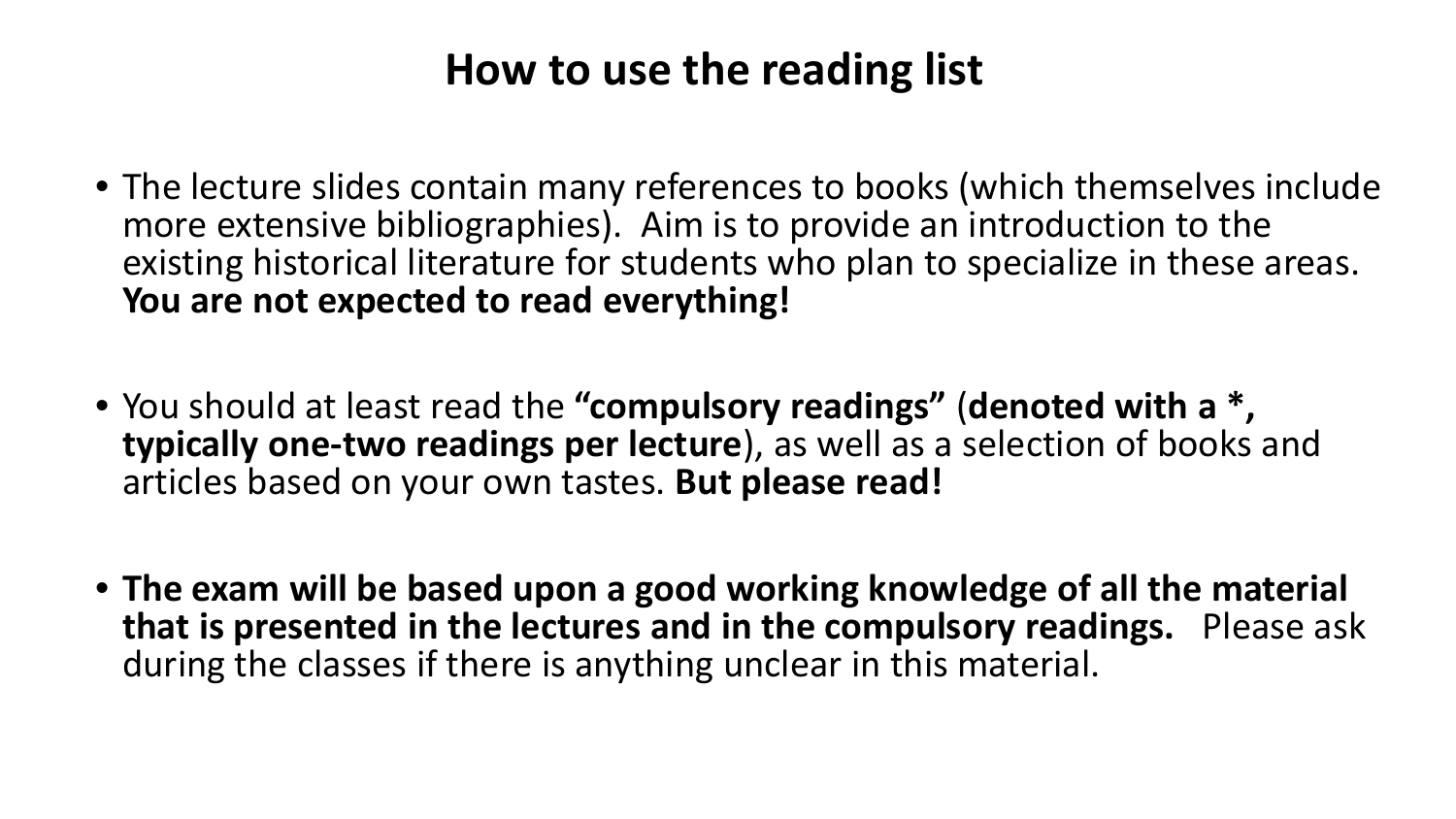## **Reading list: general references**

- There is no formal textbook for this course, but I will largely follow the following book:
- **T. Piketty,[\\*Capital et idéologie,](http://piketty.pse.ens.fr/ideologie) Seuil 2019**

### **\*[Capital and ideology,](http://piketty.pse.ens.fr/ideology) Harvard UP 2020**

I also recommend the following general references:

- F. Braudel, *Civilisation matérielle, économie et capitalisme, 15e-18e s.*, 1979 (3 vol.) (*Civilisation and capitalism, 15th-18th c.*, 1981-1984)
- K. Pomeranz, *The Great Divergence - China, Europe and the Making of the Modern World Economy*, Princeton UP 2000 [\(Intro.-Chap.5-6](http://piketty.pse.ens.fr/files/Pomeranz2000Chap5-6.pdf))
- A. Maddison, *The World Economy - [A Millennial Perspective](http://piketty.pse.ens.fr/files/Maddisson2001.pdf)*, OECD 2001
- P. Lindert, *Growing Public - Social Spending and Economic Growth since the 18th Century*, Oxford UP 2004
- J. Goody, *The Theft of History*, Cambridge UP 2006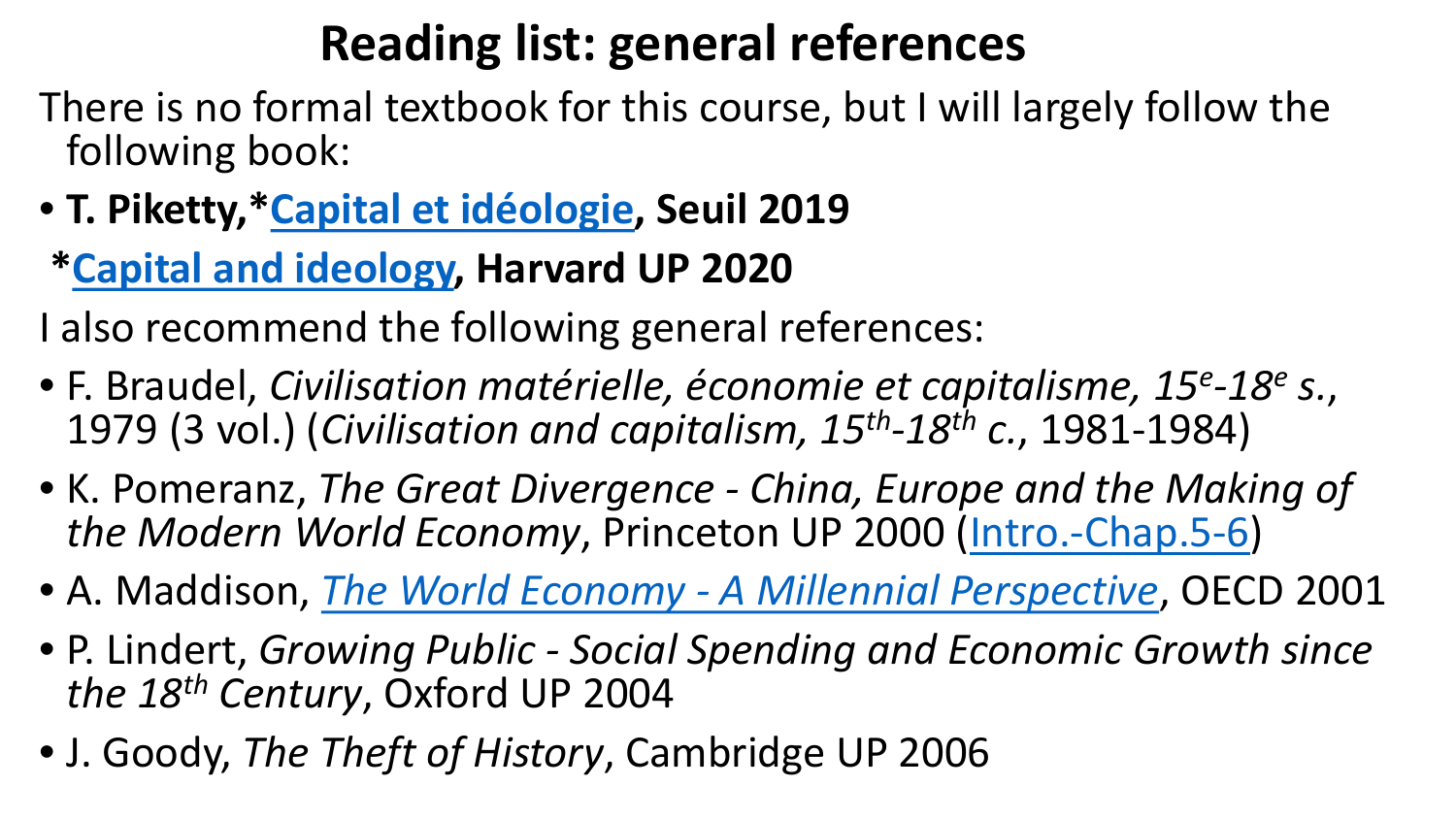### **Reading list: lecture by lecture**

This reading list only includes the main references. **Compulsory readings are denoted with \***. More detailed references are provided in the lecture slides.

**[Lecture 1: Development, state formation & inequality in the long run:](http://piketty.pse.ens.fr/files/PikettyEconHist2019Lecture1.pdf)  from ternary to proprietarian societies**

- **[\\*Capital and ideology,](http://piketty.pse.ens.fr/ideology) intro. and chap.1-3**
- [World Inequality Report 2018](http://wir2018.wid.world/) ([summary\)](https://wir2018.wid.world/files/download/wir2018-summary-english.pdf) [\(full report\)](https://wir2018.wid.world/files/download/wir2018-full-report-english.pdf)
- M. Arnoux, *Le temps des laboureurs. Travail, ordre social et croissance en Europe (11e-14e siècle)*, Albin Michel 2012
- R. Blaufard, *The Great Demarcation: The French Revolution and the Invention of Modern Property* (Oxford UP 2014)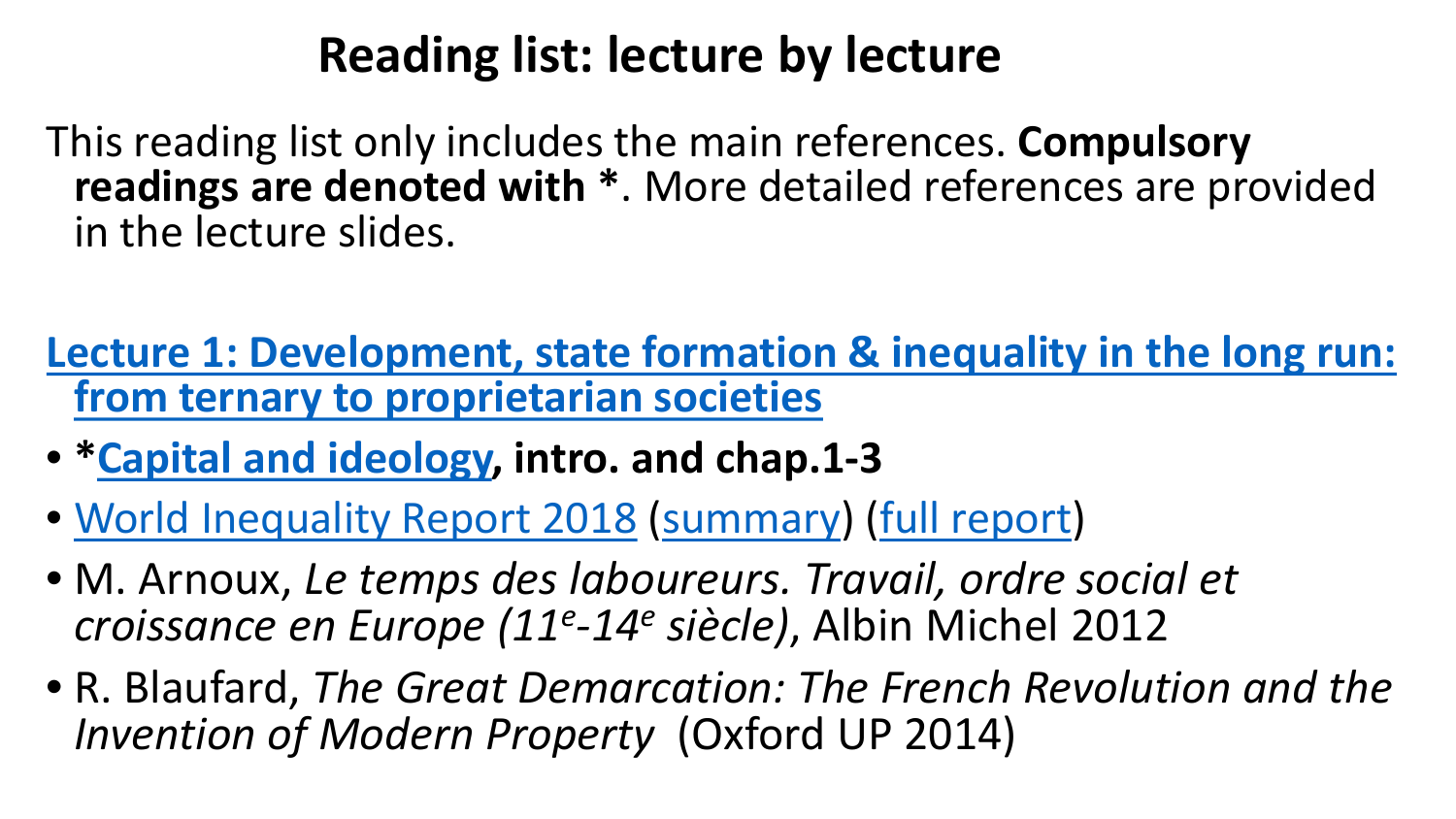#### **[Lecture 2: Property rights & development, 18c-19c: European variants](http://piketty.pse.ens.fr/files/PikettyEconHist2019Lecture2.pdf)  (France, Britain, Sweden)**

- **[\\*Capital and ideology,](http://piketty.pse.ens.fr/ideology) chap.4-5**
- [T. Piketty, G. Postel-Vinay, J.L. Rosenthal, Wealth Concentration in a](http://piketty.pse.ens.fr/fichiers/public/PikettyPostel2006.pdf) Developing Economy: Paris and France, 1807-1994, AER 2006
- E. Bengtsson et al, [Wealth Inequality in Sweden](http://piketty.pse.ens.fr/files/Bengtssonetal2017Sweden.pdf) 1750-1900, Economic History Review 2017,
- **\*E. Bengtsson, The Swedish Sonderweg in Question: [Democratization and Inequality in Comparative Perspective, c.](http://piketty.pse.ens.fr/files/Bengtsson2019.pdf)  1750–1920, Past and Present 2019**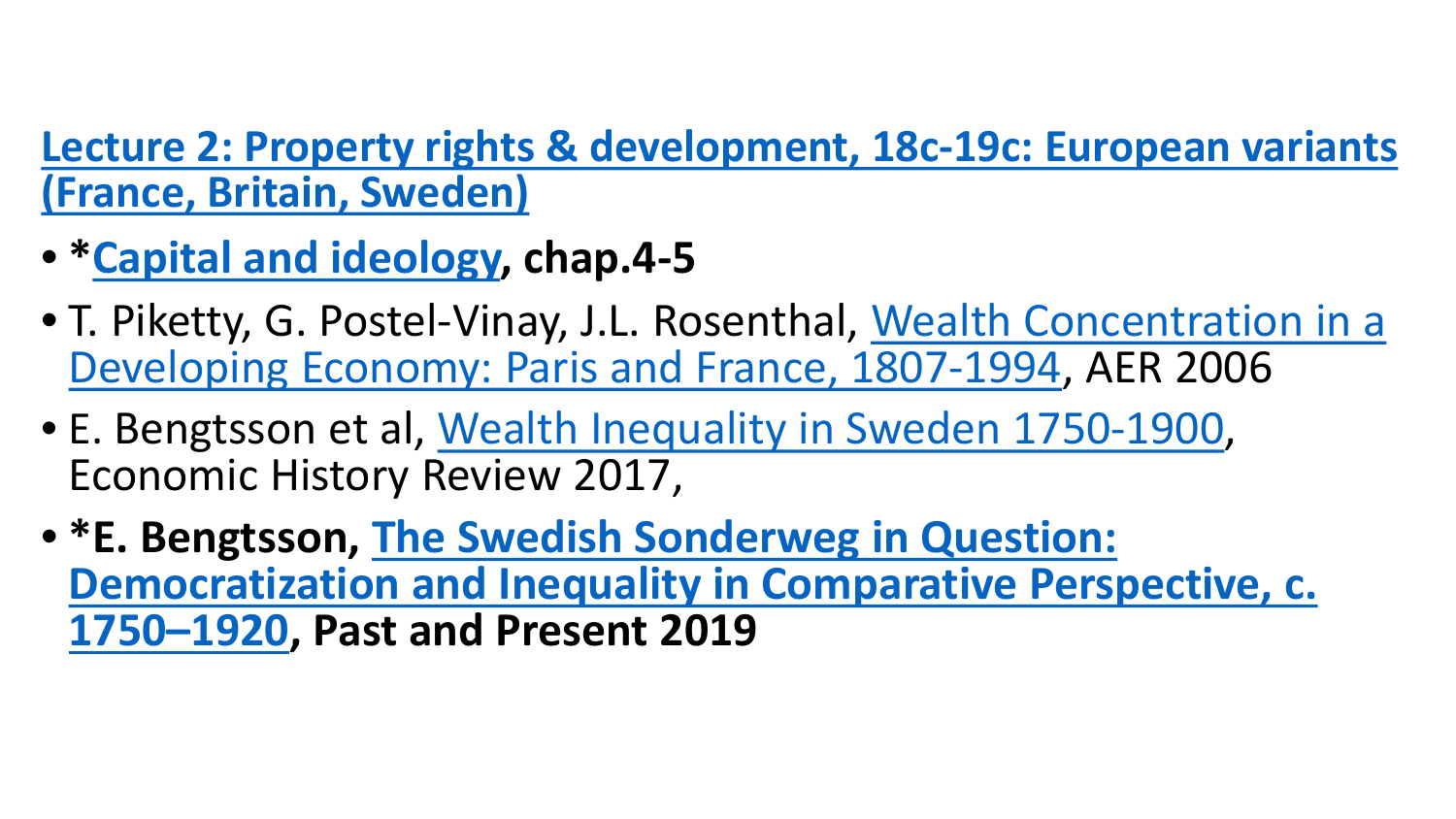### **[Lecture 3: Slave societies, abolitions & colonialism \(Caribbean, US,](http://piketty.pse.ens.fr/files/PikettyEconHist2019Lecture3.pdf) Brasil, Africa)**

- **\*[Capital and ideology,](http://piketty.pse.ens.fr/ideology) chap.6-7**
- N. Draper, *The Price of Emancipation: Slave-Ownership, Compensation and British Society at the End of Slavery*, CUP 2010
- N. Barreyre, *L'or et la liberté – Une histoire spatiale des Etats-Unis après la guerre de sécession*, Ed. EHESS 2014 (*Gold and freedom – The political economy of reconstruction*, Univ. Virginia Press 2015)
- **\*D. Cogneau, Y. Dupraz, S. Mesplé-Somps, Fiscal Capacity and Dualism in Colonial States: The French Empire 1830-1962, [WP 2018](http://piketty.pse.ens.fr/files/Cogneauetal2018.pdf)**
- F. Cooper, *Citizenship between Empire and Nation: Remaking France and French Africa, 1945-1960*, PUP 2014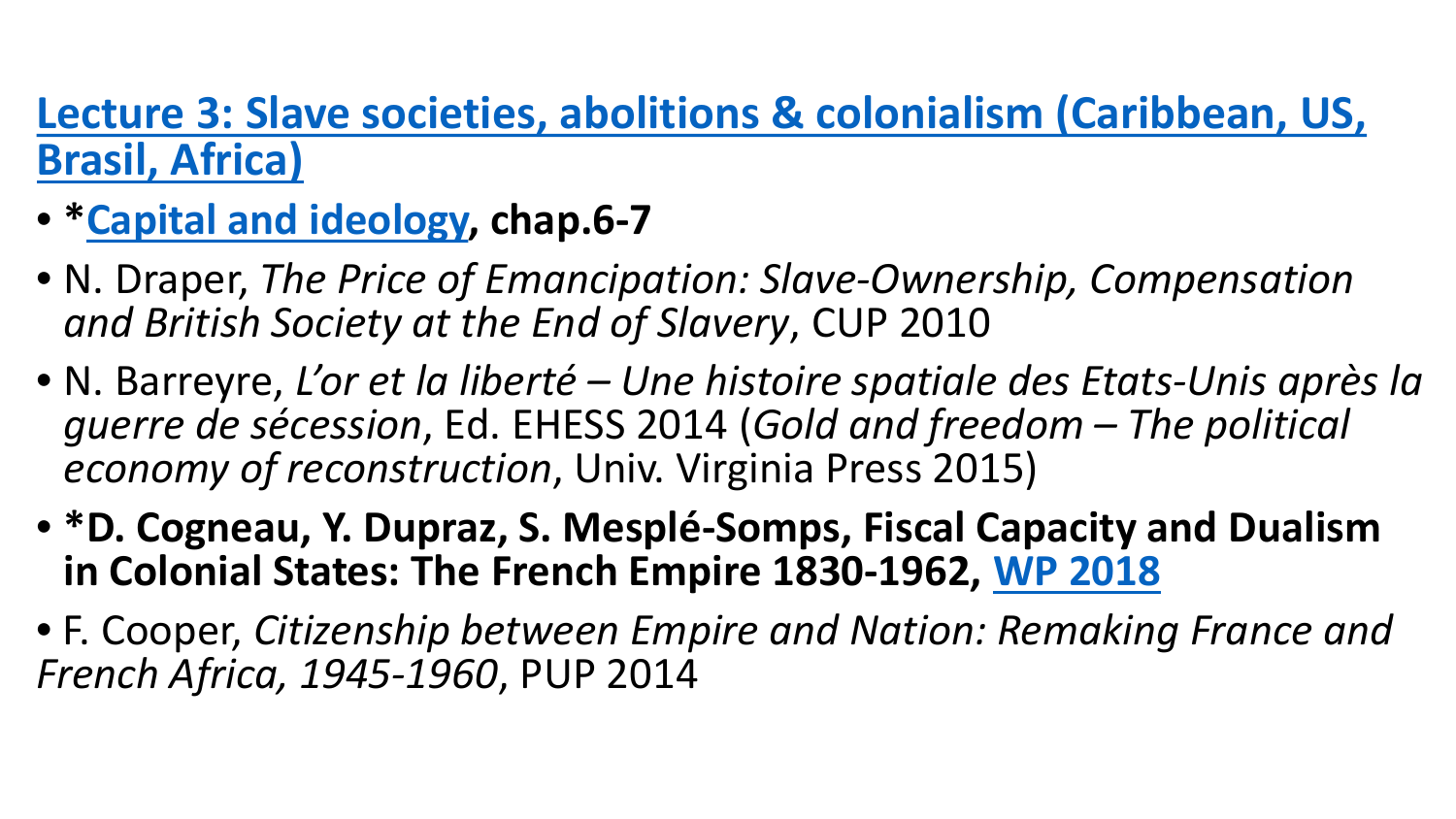**[Lecture 4: Colonial societies, state formation and comparative](http://piketty.pse.ens.fr/files/PikettyEconHist2019Lecture4.pdf)  development (India, China, Japan)** 

- **[\\*Capital and ideology,](http://piketty.pse.ens.fr/ideology) chap.8-9**
- N. Dirks, *Castes of Mind. Colonialism and the Making of Modern India*, Princeton UP 2001
- S. Bayly, *Caste, Society and Politics in India*, Cambridge UP 1999
- N. Bharti, [Wealth Inequality, Class and Caste in India, 1961-2012](https://wid.world/document/n-k-bharti-wealth-inequality-class-and-caste-in-india-1961-2012/) (WID.world 2018) [\(long version](http://piketty.pse.ens.fr/files/Bharti2018.pdf))
- [K. Karaman, S. Pamuk, Ottoman State Finances in European](http://piketty.pse.ens.fr/files/KaramanPamuk2010.pdf) Perspective, Journal of Economic History 2010
- M. Dincecco, [The Rise of Effective States in Europe,](http://piketty.pse.ens.fr/files/Dincecco2015.pdf) JEH 2015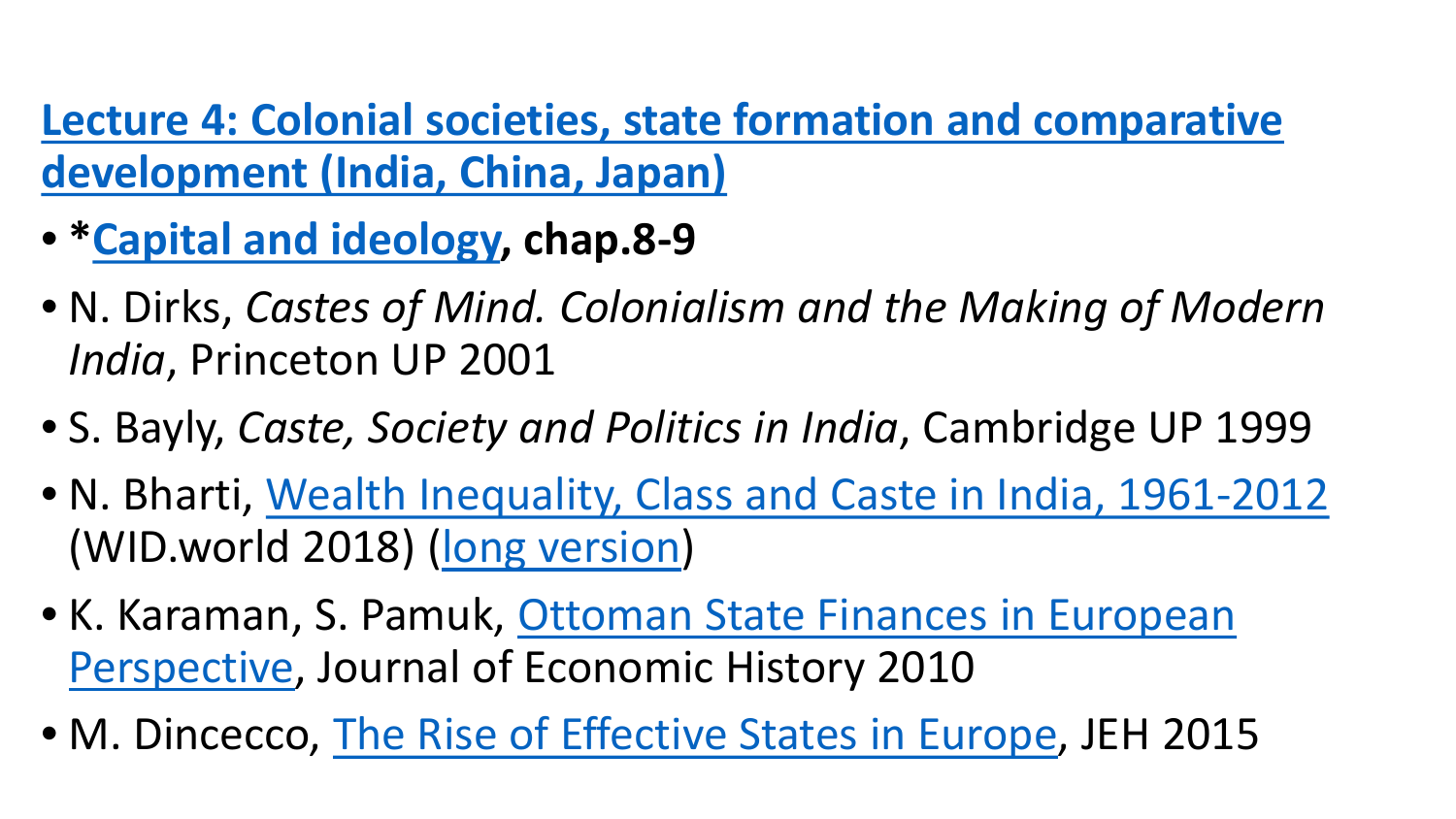Lecture 5: The Great Transformation of the 20<sup>th</sup> century: from **proprietarian to social-democratic societies**

- **[\\*Capital and ideology,](http://piketty.pse.ens.fr/ideology) chap.10-11**
- K. Polanyi, The Great Transformation. The Political and Economic Origins of our Time, 1944
- [T. Piketty, G. Zucman, Capital is Back: Wealth-Income Ratios in Rich](http://piketty.pse.ens.fr/fichiers/PikettyZucman2014QJE.pdf)  Countries, 1700-2010, QJE 2014 ([database\)](http://piketty.pse.ens.fr/capitalisback)
- E. McGaughey, The Codetermination Bargains: History of German [Corporate and Labour Law, Columbia Journal of European Law 201](http://piketty.pse.ens.fr/files/McGaughey2015b.pdf)7
- [C. Goldin, The Human Capital Century and American Leadership:](http://piketty.pse.ens.fr/files/Goldin2001JEH.pdf) Virtues of the Past, Journal of Economic History 2001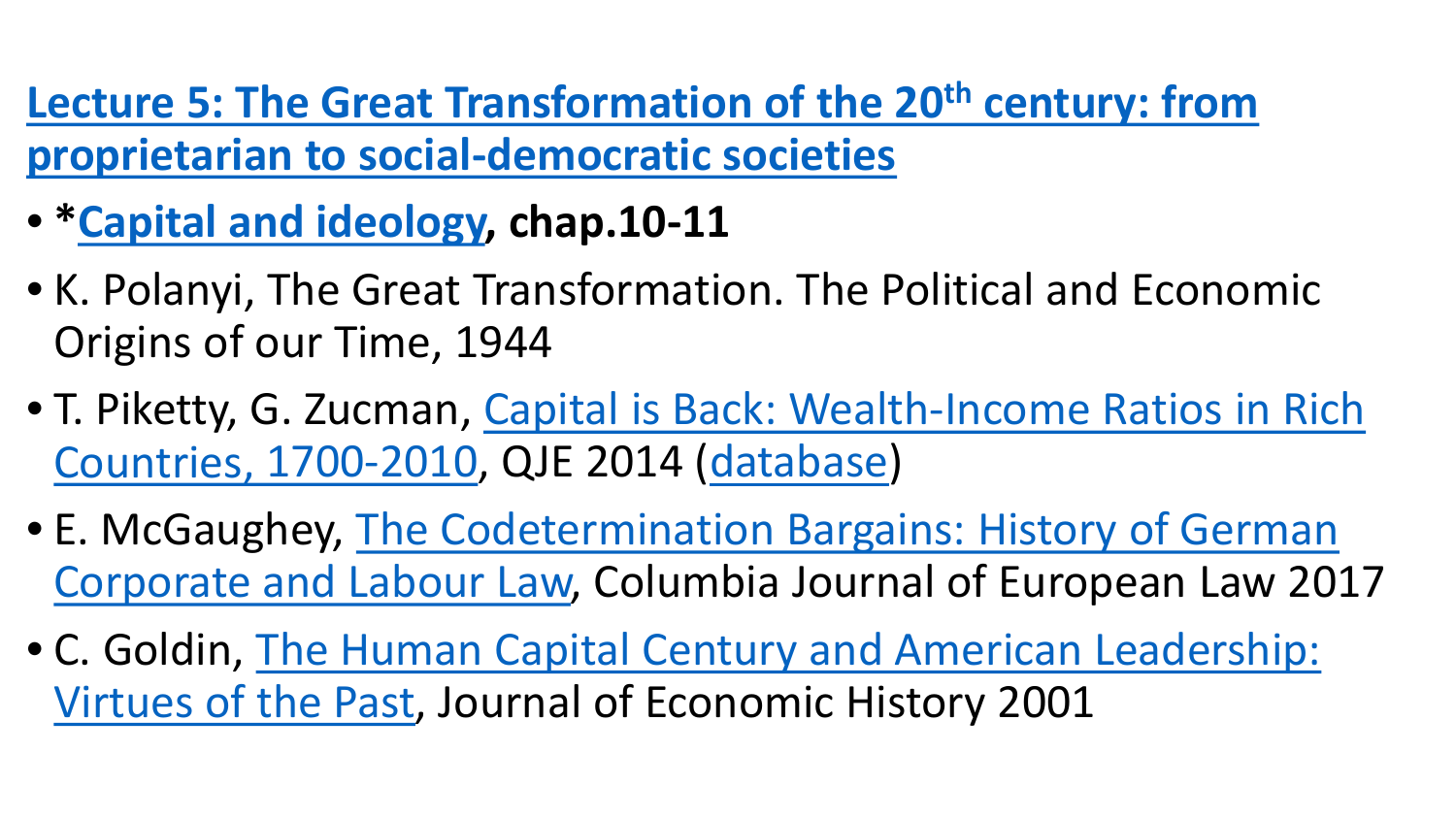**[Lecture 6: Post-communist societies \(Russia, China, Eastern Europe\) and](http://piketty.pse.ens.fr/files/PikettyEconHist2019Lecture6.pdf)  the rise of global capitalism**

- **\*[Capital and ideology,](http://piketty.pse.ens.fr/ideology) chap.12-13**
- [F. Novokmet, T. Piketty, G. Zucman, From Soviets to Oligarchs: Inequality](http://piketty.pse.ens.fr/files/NPZ2018JEI.pdf)  & Property in Russia 1905-2016, JOEI 2018 [\(WID.world WP\)](http://wid.world/document/soviets-oligarchs-inequality-property-russia-1905-2016/)
- F. Novokmet, T. Piketty, L. Yang, G. Zucman, From Communism to [Capitalism: Private vs Public Property and Inequality in China and Russia,](http://piketty.pse.ens.fr/files/NPYZ2018.pdf) AEA Papers and Proceedings, 2018 [\(WID.world WP\)](http://wid.world/wp-content/uploads/2018/01/NPYZ2018.pdf)
- T. Piketty, L. Yang, G. Zucman, Capital Accumulation, Private Property [and Rising Inequality in China, 1978-2015, AER 2019 \(WID.world WP\)](http://piketty.pse.ens.fr/files/PikettyYangZucman2019AER.pdf)
- [F. Alvaredo, L. Assouad, T. Piketty, Measuring Inequality in the Middle](http://piketty.pse.ens.fr/files/AAP2019RIW.pdf) East, 1990-2016: the World's Most Unequal Region?, RIW 2019 ([WID.world WP\)](http://wid.world/document/alvaredoassouadpiketty-middleeast-widworldwp201715/)